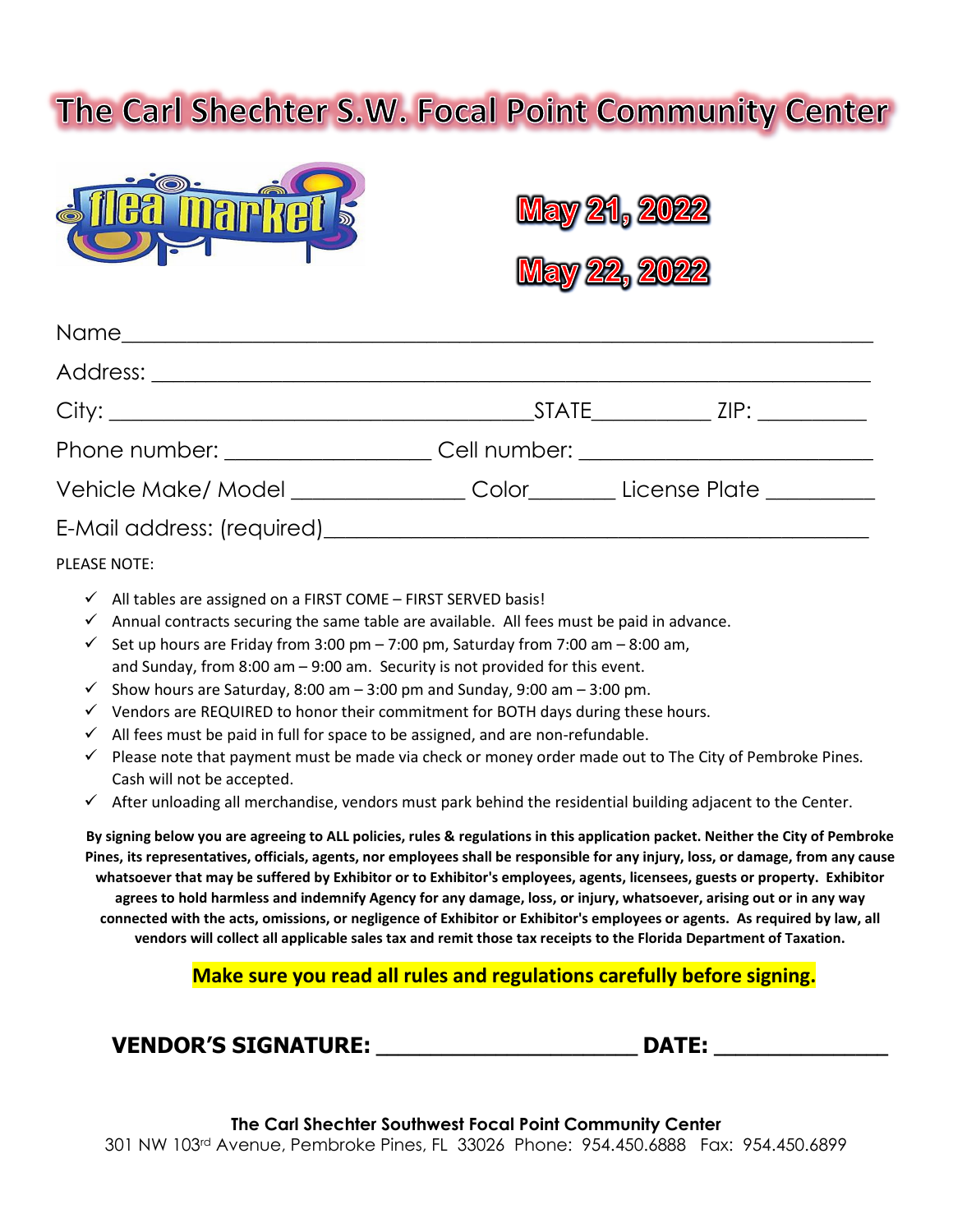## The Carl Shechter S.W. Focal Point Community Center



| <b>PRINT YOUR NAME:</b> |                                                                  |                                                                     |                  |
|-------------------------|------------------------------------------------------------------|---------------------------------------------------------------------|------------------|
|                         | Please check ONE BOX ONLY:                                       | Space $#(s)$                                                        | (not guaranteed) |
|                         | \$70.00 per table-Rotunda                                        |                                                                     |                  |
|                         | \$60.00 per table-Main Hall, North & South Activities & Hallway. |                                                                     |                  |
|                         |                                                                  | $\Box$ am requesting $\Box$ 8 ft. table(s) and $\Box$ chairs.       |                  |
|                         |                                                                  | \$40.00 per OUTSIDE TABLE - You must bring your own table & chairs. |                  |
|                         |                                                                  | Spaces under the overhang will be assigned first. NO TENTS ALLOWED! |                  |
|                         |                                                                  | am requesting _______ space(s) outside.                             |                  |

## **Yearly Contract**

If you choose to pay for all 4 (four) shows prior to the February Flea Market, you will be locked in for ALL 4 (four) 2022 shows (Feb 12 & 13, May 21 & 22, Aug 20 & 21, Oct 29 & 30). You will be locked in for the same spaces for all 4 (four) shows. 2022 prices (\$60.00 Rotunda, \$50.00 in the remaining areas). Please check ONLY one box.



**\$240.00** per table for both days - Rotunda.



**\$200.00** per table for both days – Main Hal, South Activities, North, Library & Hallway.

Requested location & space number: \_\_\_\_\_\_\_\_\_\_\_\_\_\_\_\_\_\_\_\_\_\_\_\_\_\_\_\_\_\_\_\_\_\_\_\_\_\_\_\_

**\$160.00** per space for both days – Outside

Requested location & space number:  $\blacksquare$ 

The management of the City of Pembroke Pines Flea Market & Bazaar reserves the right to accept or reject applications and refuse booth space to any vendor in its sole discretion, for any reason without any liability therefore to the vendor or any third party.

#### PLEASE ATTACH YOUR PAYMENT AND RETURN WITH THIS FORM ASAP.

**The Carl Shechter Southwest Focal Point Community Center**

301 NW 103rd Avenue, Pembroke Pines, FL 33026 Phone: 954.450.6888 Fax: 954.450.6899